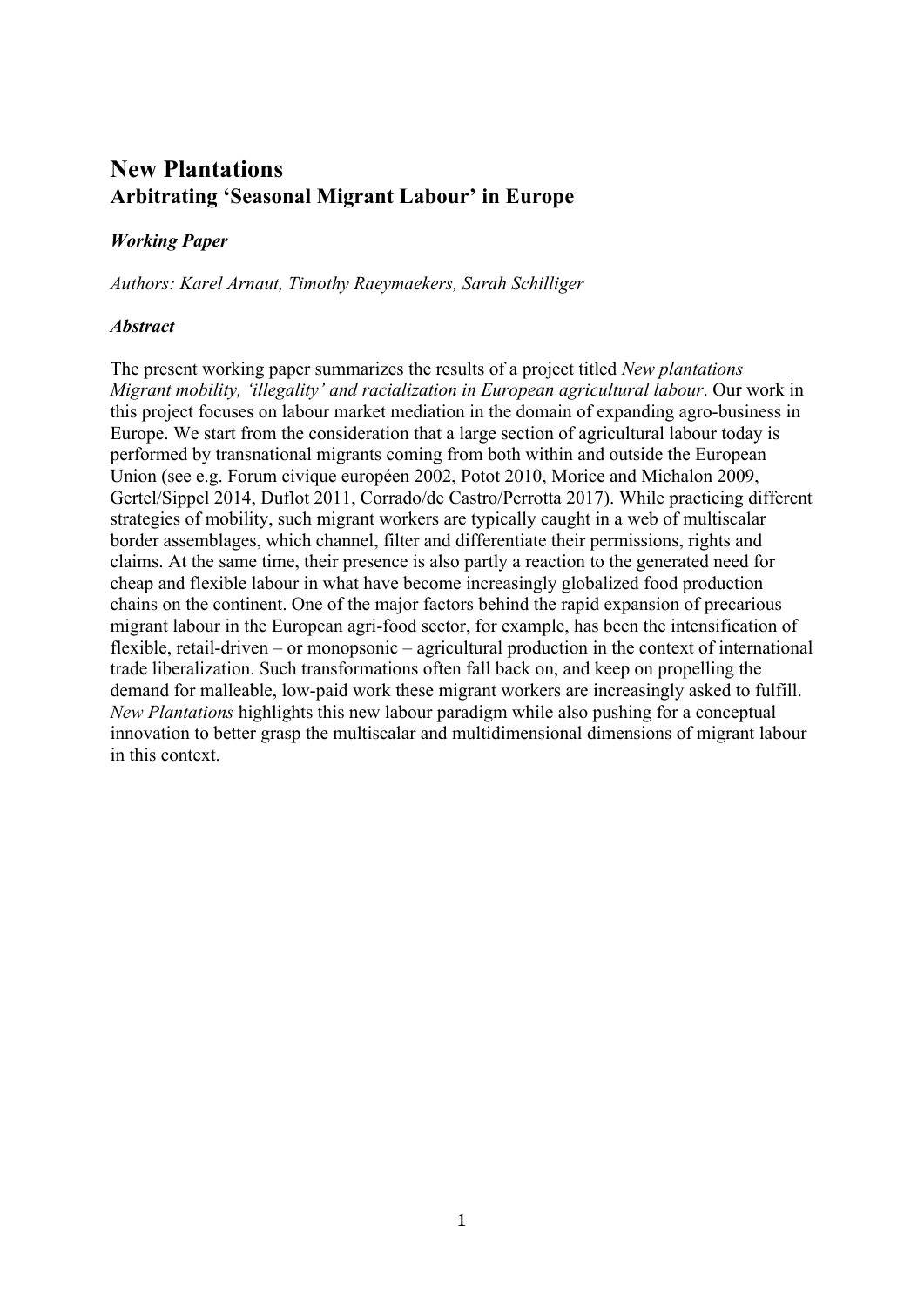## **1. Introduction**

A large part of agricultural labour today is sourced from transnational migrants coming from both within and outside the European Union – both legally and illegally (EUROSTAT 2013). These migrants are pushed by various conditions (e.g. economic precariousness and/or spiralling political crises). While practicing different strategies of mobility, they are caught in a web of multiscalar border regimes and asylum politics that channel, filter and differentiate this agricultural labour force on the continent. Though critical scholarship in this domain is growing (Gertel/Sippel 2014, Corrado/de Castro/Perrotta 2017), one constraint is that most studies focusing on migrant labour in European agriculture remain largely single-case oriented and focus on one sub-field or area. This makes it difficult to gain an in-depth understanding of the intricate dynamics between migrant illegality and exploitative labour conditions at various scales and in various places, including so-called sending countries in e.g. West Africa and Eastern Europe.

Considering this complexity, there is a need for a more exhaustive and in-depth analysis that addresses the structural processes at work while bringing together data from beyond the Southern European hotspots in an empirically more holistic way. This involves considerations not just about labour exploitation (or forced labour) in a strict sense but also about market dynamics and labour-capital relations that 'push' and 'pull' certain labour regimes as well as the ways in which such relations are regulated by a conglomerate of state and non-state actors. One of the major factors behind the rapid expansion of precarious migrant labour in the European agri-food sector, for example, has been the intensification of flexible retail-driven – or monopsonic – agricultural production in Europe (the so-called 'Californian model') in the context of international trade liberalization. Such transformations often fall back on, and keep on propelling the demand for malleable, low-paid precarious migrant labour, which helps pushing down the costs of production and mobility.

Taking this transformation as a vantage point, our project adopts a comparative ethnographic lens towards these migrant workers, which at once takes seriously their agency and structural constraints. Rather than following the *a priori* categorisations of legality & illegality, or forced & free labour, our project prefers to examine such categories as dynamic conditions that are governed in complex ways through processes of (ir)regularization (Squire 2011), racialization (de Genova 2013) and (in)formalization (Mac Kenzie et al. 2008, Chauvin 2012). Instead of assuming migration as a 'problem' that needs to be 'resolved', therefore, the research seeks a more comprehensive understanding of the question of forced migrant labour – or what is understood as such – in the productive relationship between (supra)national legal frameworks, globalized/liberalized markets and migrants' own political agency.

Our methodological entry points for this project are those of the multiplication of labour and autonomy of migration launched by Boutang (1998) and Mezzadra and Neilson (2013), which we would like to both enrich and complement. A key interest here is how the 'objectifying' processes (of labour, of state-society relations, of agricultural production) enter into a productive relationship with the 'subjectifying' processes (of e.g. migrant autonomy and agency, 'race' and social identity; see also De Genova 2013). While following a political economy lens, we are aware that the relationship between capital, labour, government and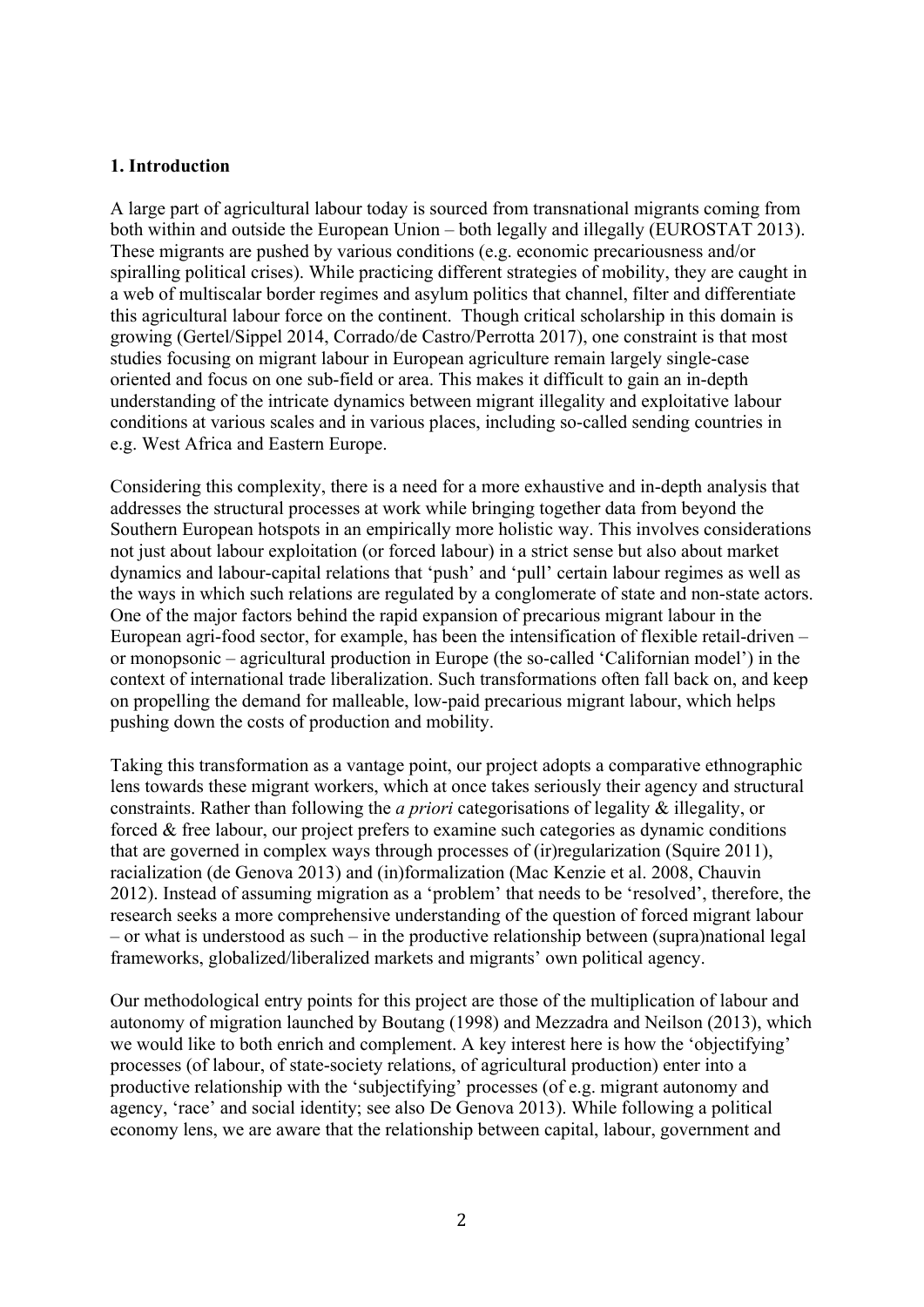economic markets need further specification, especially if we consider the widening delegation (outsourcing) of government and the heterogeneous market and labour conditions characterizing migrant labour markets entails today. Within this context, we conceptualize the border regime as an ensemble of institutions, protagonists, discourses and practices involved in the conflictual process of governing migration flows (Tsianos/Karakayali 2010, Mezzadra 2007).

A border regime is not targeting the total exclusion of migrants and hermetically closure of state borders, but it builds up a system of barriers that serves to differentially include migrant work – often through their illegalization and according to different citizenship status. A useful perspective here is that of the border as a membrane, which channels, selects and filters the various flows of people and goods passing it ('selective inclusion') and in the same time hierarchizes them ('hierarchical inclusion'). This understanding opens up the analytical focus for a heterogeneous European space that does not only expand externally, but also internally excludes migrants through manifold drawing up of borders, a stratification of citizenship and new kind of gendered and racialized workforces. The working of a border regime only becomes understandable when putting into relation the different official (non)citizen statuses that subjectivize people according to the right of residence, work permits and social rights (Isin/Neilson 2008, Squire 2017).

The concept of the 'autonomy of migration' in turn allows for an analysis of the production of irregularity not as a unilateral process of exclusion and domination managed by state and law, but as a conflict-driven process, in which migrant movements and struggles are an active and fundamental factor. It means looking at migratory movements and conflicts in terms that prioritize the subjective practices, the desires, the expectations, and the behaviours of migrants themselves (Mezzadra and Neilson 2013).

# **2. Research questions**

Our research involved a most different extended case study comparison (see Burawoy 2000, Berg 2011). This means we confronted most different cases (which demonstrate substantial differences with regard to the organization of labour, capital and government regulations as well as agricultural markets) to answer the question how migrant precariousness is affected comparatively across different sites. Our driving hypothesis is that precariousness is driven by two main factors, which we summarize as the 'illegalization', 'precarization' and 'racialization' of migrant labour, but which may involve quite different dynamics in the various cases. In addition to the various case sites, our research has focused on two segments of the migrant labour force that are channelled into the labour market as different groups with different rights and labour conditions: Eastern Europeans and West Africans (see e.g. Perrotta 2015, Andrijasevic/Sacchetto 2015, Gertel/Sippel 2014). Given the dynamics at work, we kept these categories open so as to leave as much space for flexibility in the field (e.g. not pinpointing nationalities but rather investigating how identities are formed as a result of labour-capital-market-government dialectics). Before explaining our hypothesis and resulting research questions, we dedicate some space here to outline the underlying concerns that have driven us to this methodological choice as summarized in the attached matrix.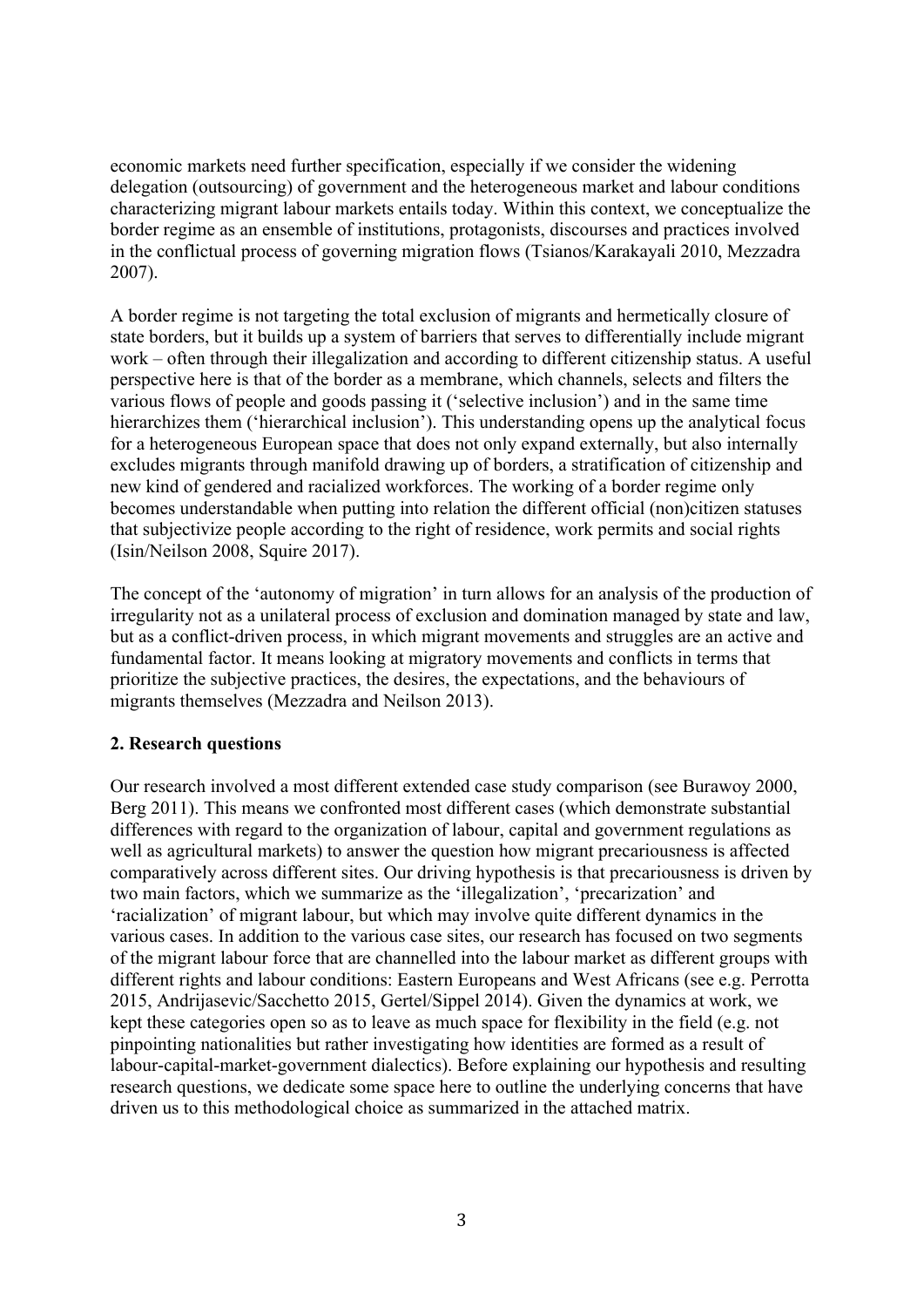Within the historical conjuncture (Massey 2005) of contemporary European agricultural labour markets, our main concern on the economic side lies with the spatio-temporal dimensions of agri-food markets (i.e. how is the economic model of agricultural industries shaped) and its impact on the lower ends of the production network (how does this model intersect with a specific demand for migrant labour). Concerning the social dimension we are interested to find out how migrant labourers negotiate (or rather navigate: Vigh 2008) their work and status conditions in a fluid terrain of obstacles and opportunities, and what impact these negotiations have on their self-perception and political mobilization. On the institutional side, we are mainly concerned with the delegation of state authority in the domain of migration control and labour regulation, which undoubtedly has a crucial impact on migrants' economic and political status. Finally, we are mainly concerned with questions of 'race' (or rather racial categorization) as a dynamic outcome of capital and market (re-)organization and the regulation of migrant labour in the context of reconfiguring state-society relations in the case study sites at stake. Together, these concerns should help us open the 'black box' of forced migrant labour in European agriculture between dynamics of market (re)organization, public authority and citizenship practice. Specifically our research focues on the following questions:

#### a) *Illegalization*

The question *how and why illegal migrant employment persists* in European labour markets includes, first of all, an analytical distinction between different forms of 'illegality' that are tied both to the juridical status and economic working conditions of labouring migrants – or what Walters (2008) calls the 'micro-politics of illegality. Indeed il/legality is not a passive condition but should be considered an active dimension of migrant trajectories and as a spectrum/fluid continuum, not a dichotomy (Samers 2004, Wright and McKay 2007, Ruhs and Anderson 2010, Walters 2008). To give one indication, illegal residence status of workers in the European agro-industries range from *sans papiers* to failed/rejected asylum seekers or migrants who have no further right to appeal but have not left the country, to legal residents with fragile status who are thrown back into 'illegality' for a number of reasons. Likewise, *illegal employment status* in these sectors can take varying forms, ranging from the (partial) absence of contractual agreements, to suffering from gang mastering and subcontracting, to various levels of non- or semi-compliance with national or EU legislation.

Specifically, therefore, the project has concentrated on the following questions:

- 1. **The production of 'illegality'**: What kinds of 'irregular' migrants exist in the studied cases (stratification of status rights)? How is their status (re)produced, by whom and/or by what means (political/economic dynamics, recruitment strategies)? How, why, and by what means do migrants move in and out of 'illegality' (individual trajectories)?
- 2. '**Illegality' at work:** How does 'illegality' work out on migrants' lives within and beyond the workplace? How does their illegalized status (in terms of labour conditions and political status) influence both individual navigation strategies and collective action?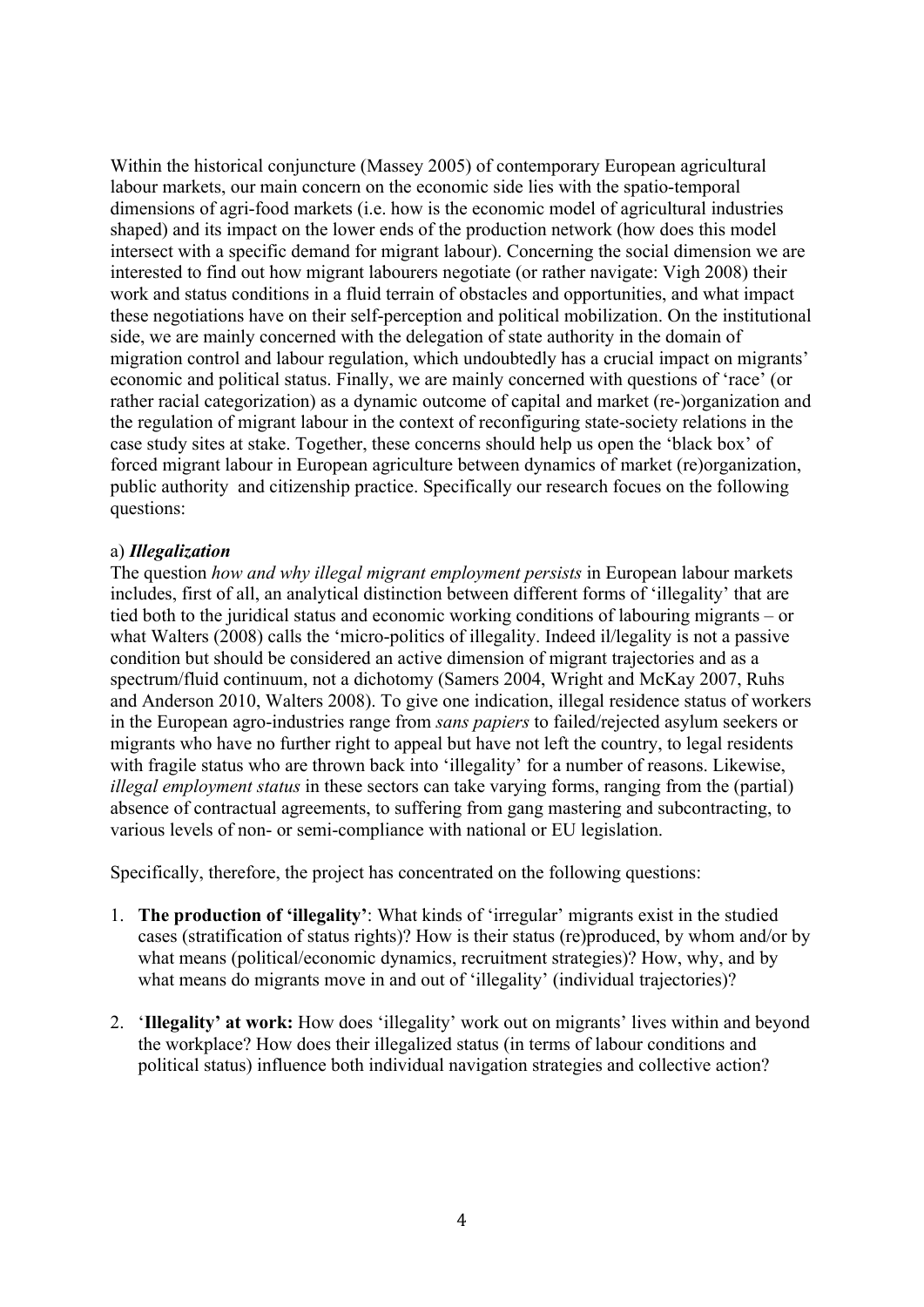# *b) Racialization*

Strictly considered, a second concern would involve the functions and effects of 'illegality' in the organization and segmentation of agricultural labour markets. In order to (sociologically, politically) situate contemporary dynamics of exploitation, however, this question should be expanded towards migrants' own aspirations, self-categorisations, and self-positioning as part of postcolonial, gendered subjectivities in Europe's border regimes. Considered more broadly, therefore, this question also involves a rising concern with the racial and territorial segmentation that comes along with the 'whitening' (or nativisation) of European agro-food products (i.e. 'Swiss' and 'Italian' produce) against the increasing 'blackening' of migrant labourers through what some scholars have started to call Europe's new colour line (Mezzadra 2010, Mezzadra and Rahola 2006). Concrete questions that arise in our context are:

- 1. **The production of 'race'**: in other words, how racialization operates along a continuum of capitalist restructuring, mobile border deployments and the enactment of cultural/gender difference of European and extra-European migrants (Kearney 2004, Piper 2007, Lister et al. 2007, Mezzadra/Neilson 2013) – in other words: how 'race' is a result of these multiple enactments rather than the other way around.
- 2. **Segmentation**: How do processes of differentiation along race, nationality and gender contribute to the social/spatial segmentation of labour markets in this sector?
- 3. **Migrant subjectivities:** Which kind of hybrid or militant identities, which collective forms of action and resistance emerge in the midst of these flexible labour regimes and, and to what extent are they able to overcome 'race'?

Together, these questions add up to our main concern with the widening segmentation and territorialisation of migrant labour markets in the European agri-food sector and its impact on migrants' precarious social, economic and political status.

# **3. Research approach and methodology**

The multi-disciplinary research team of this project has gathered and compared systematic data across four sites in Italy, Belgium and Switzerland, both separately and with the help of MA students. Access to field sites has been ensured through local partnerships with nongovernmental and syndicate organizations (see list of partners on the SNIS website). In addition, two research trips have been undertaken to look into migrants' regions of origin to assess push factors, international recruitment strategies and trajectories (through network contacts in Romania, and in Moldavia in particular).

Our methodological choice has been inspired both by actual labour force divisions as well as the team's expertise in European and African studies. The team draws its expertise from a wide disciplinary field in the social sciences and humanities (geography, anthropology, sociology, political philosophy, law and economics). It has a long expertise in border and migration studies, African studies, economic anthropology, sociology, and gender studies. It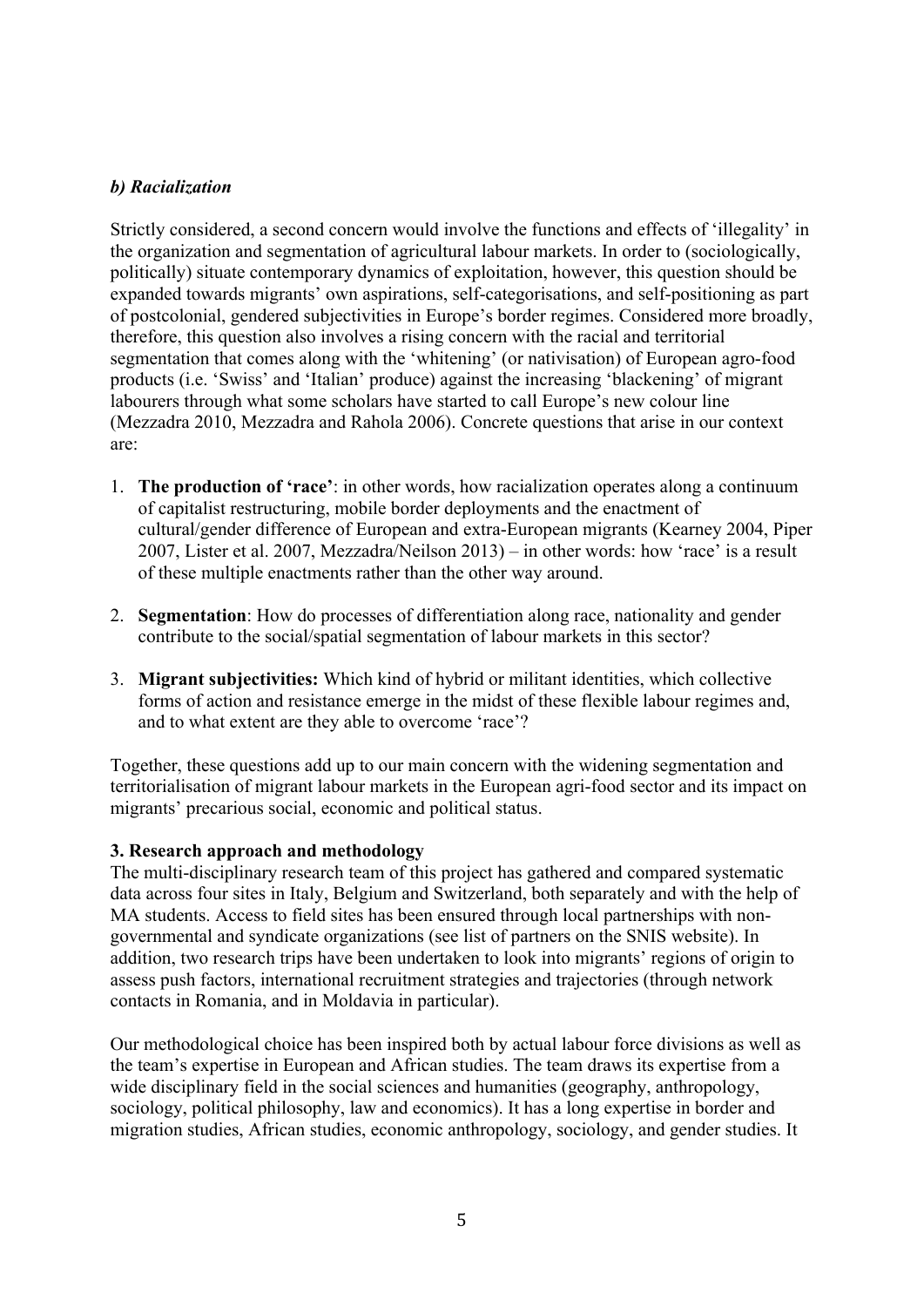is furthermore embedded in a wider network of active scholarship, socio-cultural and international organizations to increase its impact in the public domain. Throughout the research the team has demonstrate a strong dedication to applied analysis through its partnerships responsible for coordinating the research in the different field sites. Several of our collaborators (in particular Ilaria Ippolito, Cristina Brovia and Sandro Mezzadra) have extensive knowledge of international and national immigration laws.

Our method has favoured the analysis of mobile circulations of migrant labourers rather than maintaining an artificial distinction between lifeworld and system, labour and livelihood conditions (Marcus 1995, Burawoy 2000, Tsianos/Karakayali 2010, De Genova 2013). Rather than a standard survey inferring statistically relevant target populations, which – given the extremely volatile context (a season-bound, hypermobile labour force in the margins of state control) – might be simply impossible to pursue, we have favoured in-depth ethnographic fieldwork emphasizing longitudinal participant observation of livelihood practices along trusted groups. In each of the five sites, this fieldwork will be corroborated by (semistructured) stakeholder interviews with institutional and third sector representatives as well as sectoral organizations/enterprises.

Concretely the project has pursued the following **case studies**:

### **Belgium**

*Research team: Karel Arnaut, Johan Wets, Abby Golub, Walenka Raeyen*

## *Research director: Karel Arnaut*

Fruit farming in the Belgian province of Limburg, more particularly the southern region of Haspengouw, is a very important economic activity in terms of production, income and employment. Over the last five years fruit farmers hired 30.000 to 40.000 seasonal labourers per year, mostly non-Belgians or Belgians with a migration background. This figure equals the maximum number of miners active in the Limburg coalmines during its peak period following WWII. Also then, foreign labour was attracted on a massive scale and resulted in the regulated mass migration from the Mediterranean, from Spain to Morocco, over Italy, Greece, Turkey and Algeria, until the early 1970s when the mining activity collapsed. The ensuing reconversion was slow and difficult, but at least in southern Limburg the fruit production and export is considered a viable alternative that has absorbed a part of the unemployed from the wider region. Nonetheless profit margins are very sharp. This became clear when last year Russia blocked the import of Belgian (European) fruit. This provoked a major crisis and put additional pressure on the wages of the (seasonal) workers. The latter group is a very diverse group, consisting of second or third generation labour migrants issued from the 'old' migrations, as well as new (post-1990) migrants from eastern Europe, Asia, and Africa. Moreover, the latter group consists both of Africans who have been residing in Belgium (mainly Brussels) for more than a decade and commute to the Limburg for seasonal labour, and of more recent arrivals from, mainly, West Africa (Loose and Lamberts 2010). The latter groups consists of men and women of very different legal statuses: refugees, asylum-seekers, persons granted exceptional leave to remain, undocumented migrants, and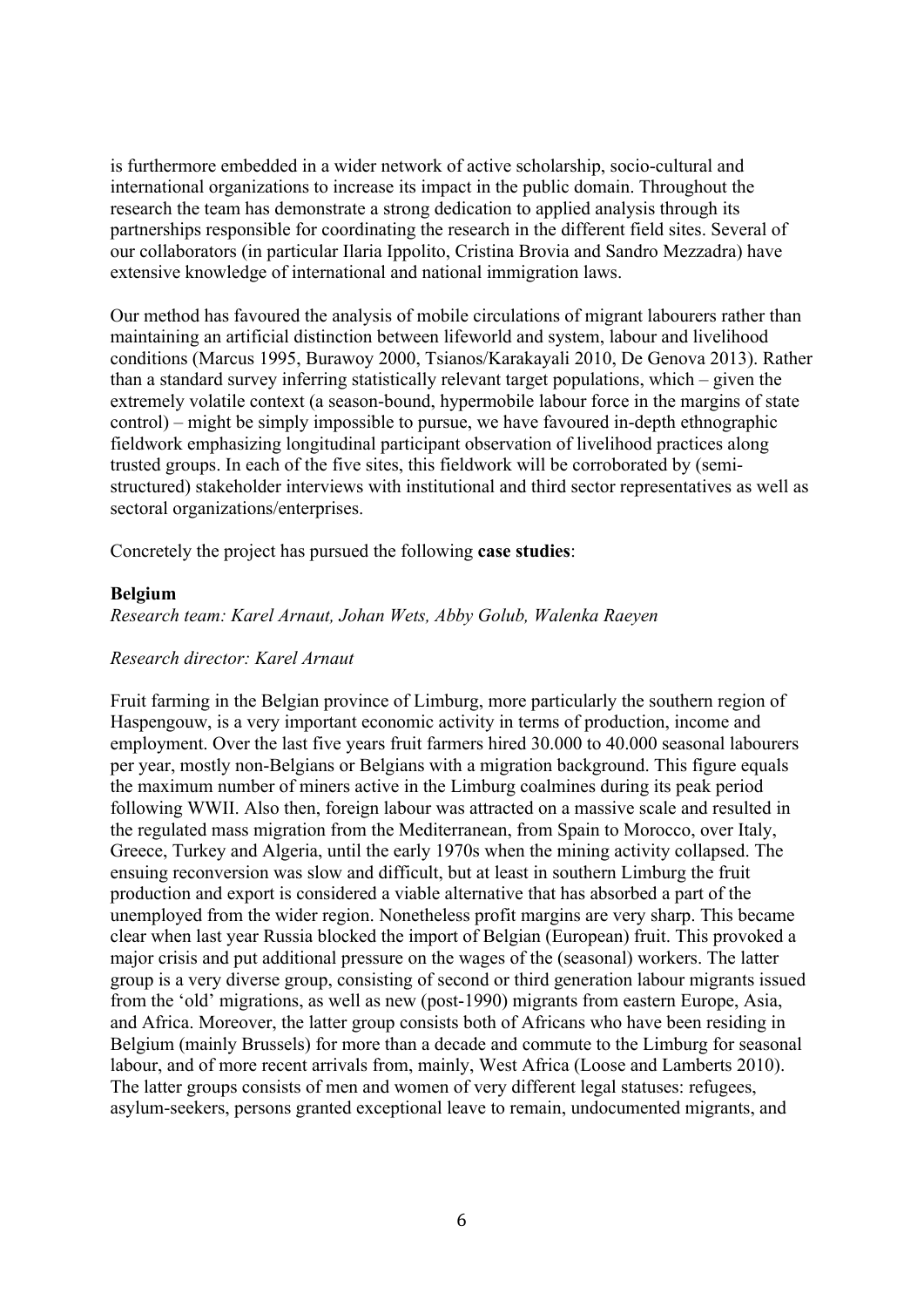people granted refugee status in another European country, which in itself indicates different degrees of vulnerability to exploitation or illegal employment (Rea and Wets 2015).

Up to this date, very little data, both qualitative and quantitative are available on the astounding 35.000 seasonal labourers active in the Limburg fruit farming every year. Apart from some general figures, the experience of the local organisation 'Vzw Masala' and Mrs. Anne Dussart who works for Caritas International (Dept. Social Programme and Reintegration), strongly indicate that such data are timely and will be possibly revealing in terms of working conditions, payment regimes, labour brokerage and patronage, housing conditions and health situations.

This case study cannot hope to fill this enormous data gap. In line with the general goals and theoretical outlook of the project, the research nonetheless gathered substantial data through its focus on the way seasonal workers *navigate* the established regime of diversity/mobility in which they find themselves caught, but also *resist/renegotiate* the racialisation processes and inequalities which are constitutive of the human resources dimension of the agro-industrial complex. Bsed on this approach, we generated the following key insights:

- 1. The *regime of diversity and mobility* which regulates the migration infrastructures of seasonal labour in southern Limburg. This regime is a composite, multi-scalar assemblage of legal arrangements and regulatory and controlling institutions at the European, national (Belgian) and regional (Flemish) level. In most general terms, there has been a major shift in legislation and organisation encouraging intra-EU labour mobility and discouraging labour influx from outside the EU. Over the last 25 years, there has been a gradual but now almost complete shift from non-EU (Punjabi, African) to EU workers from Poland, Bulgaria and Romania predominantly, with a minor but significant participation of workers from Southern Europe but with a Maghrebi migration background. Seen from a broader historical perspective, the current regime of mobility/diversity shows the traces of the Belgian/European colonial past (Africans as exploitable subjects) and the post WWII labour migration from the Mediterranean which in Belgium produced an autochthoneallochthone dichotomy. This regime lays the foundation of mechanisms of *racialisation* of the work force in the agro-industrial complex of fruit production in southern Limburg.
- 2. The Limburgian *agro-industrial complex* in which employers/farmers and seasonal workers operate, comprises: (a) public, semi-public and private centres of expertise builtup and knowledge/technology transfer and distribution, (b) networks and centres of commercialization (cooperatives / fruit auctions, tourist offices,), (c) mainly informal networks of labour mediation and recruiting based on both strong (kin-based, 'ethnic') or weak (friends and acquaintances, religious, or nationality-based) ties. This agro-industrial complex forms the dynamic infrastructure for the ongoing neoliberalisation of the fruit production activity. In the face of the extraversion/globalisation of all aspects of the fruit production/marketing, one observes a double process of *'domestication'*: farmer-seasonal worker relationships are framed as family-like but accommodate deep misrecognitions and inequalities, and fruit production is increasingly/spectacularly framed as a local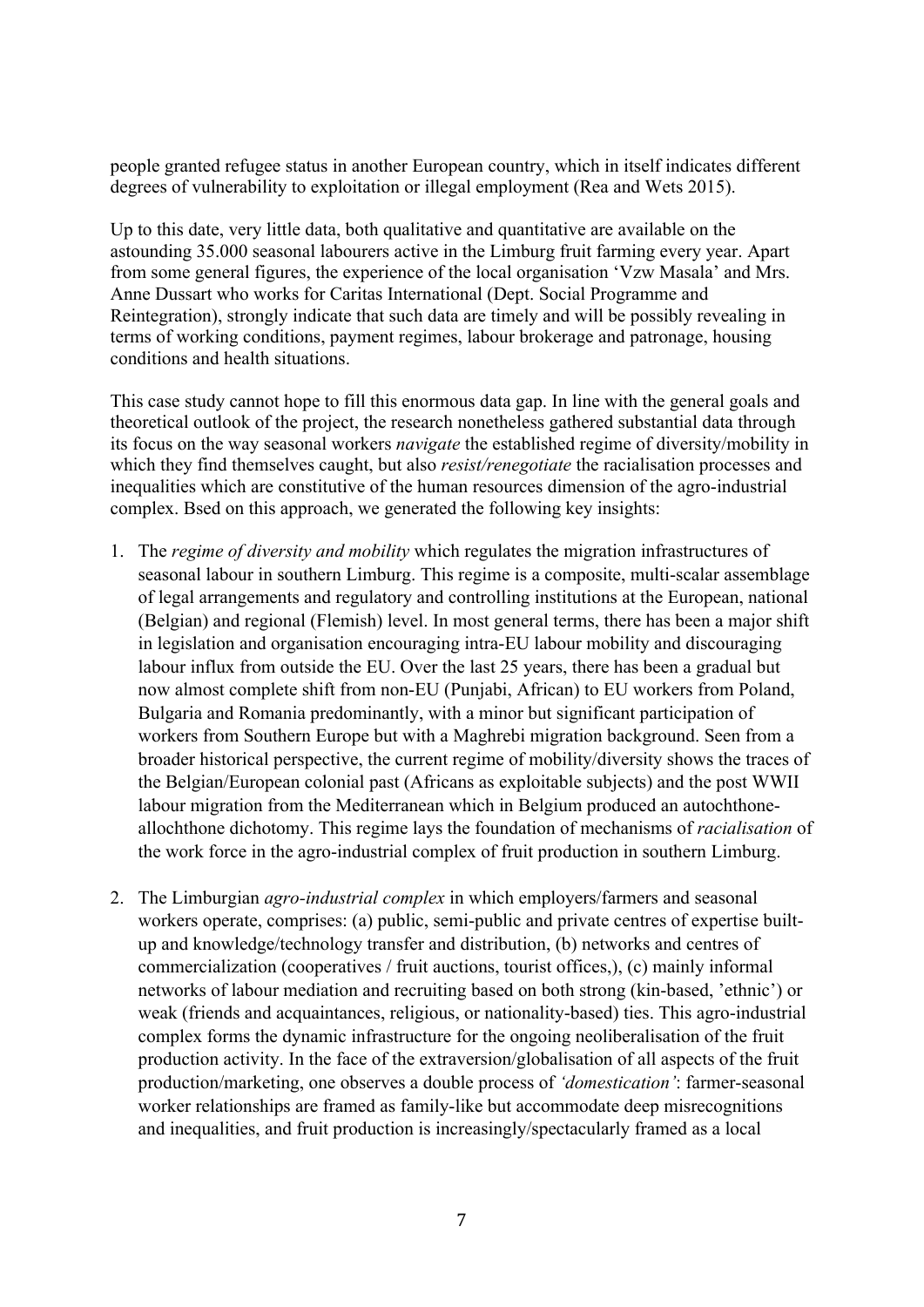(heritage) tradition. This 'autochthonisation' fits the racialisation dynamics observed in the hegemonic regime of diversity/mobility and results in hierachisation along the autochthone-allochthone continuum, the denial/misrecognition/effacement of the constitutive role of 'allochthone' seasonal workers, which strengthens racialisation.

#### **Italy**

*Research team: Timothy Raeymaekers, Ilaria Ippolito, Mimmo Perrotta, Cristina Brovia, Marc-Antoinne Frébutte*

#### *Research director: Timothy Raeymaekers*

Italy has been relatively widely discussed both in the press as well as in more sociological studies preoccupied with migrant labour and capitalist market re-organizations. A large 'grey' literature exists on the widespread abuse, exploitative labour and living conditions, and the infiltration of organized crime, particularly in Italy's southern regions (e.g. MSF 2005, Eurispes 2011 and 2013). Much less attention, though, has gone to the deeper social dynamics ensuing from migrant's dynamic political status and social mobility in correspondence with an increasingly segmented labour market for agricultural workers across the country. It is this dynamic relationship that the Italian fieldwork seeks to uncover.

### *Piedmont*

The first Italian case study focused on Saluzzo and the so-called fruit-growing municipalities ("Comuni della Frutta" Verzuolo, Revello, and Lagnasco) in Piemonte, famous for their blueberries, peaches, apples and kiwis. Since several years, the area has become the destination of Subsaharan African agricultural workers: from only a few in 2009 to about 700 people in 2016. Year by year the situation has become more and more critical, especially regarding the accomodation of migrant labourers, which is almost completely run by the NGO CARITAS, which runs a provisionary reception settlement in Saluzzo as part of its nationwide Presidio Project. The main focus of this research focused on the connection between the ir/regularity of seasonal migrant workers and their diversification as a labour force. Depending on their working class and whether they have a residence permit, they are integrated into the labour market in various ways (Mezzadra, 2008). To analyze this differentiated statuses, the research started from an overview of the current Italian regulatory framework concerning migrant work, devoting particular attention to the issue of residence permits. The condition of ir/regularity with respect to the residence permit is closely related to the necessity to have a regular and continual working relationship. Therefore, Italian immigration policy creates a remarkable asymmetry between employers and workers, because the latter depend on the formers not only with regards to the possibility of obtaining a job and an income, but also concerning the acknowledgment of their rights as (non-)citizens. So, the possibility to be recognized as a citizen and not just as labour force depends on the migrants' labour status. This situation of dependence, combined with social and cultural segregation that affects most of the seasonal workers, and with the strong fear to become irregular and being "deported", nourishes the vulnerability of workers, as well as the possibility for them to be blackmailed – a vulnerability that already strikes workers because of the economic crisis – and easily leads to situations of serious exploitation (see also De Genova, 2002). This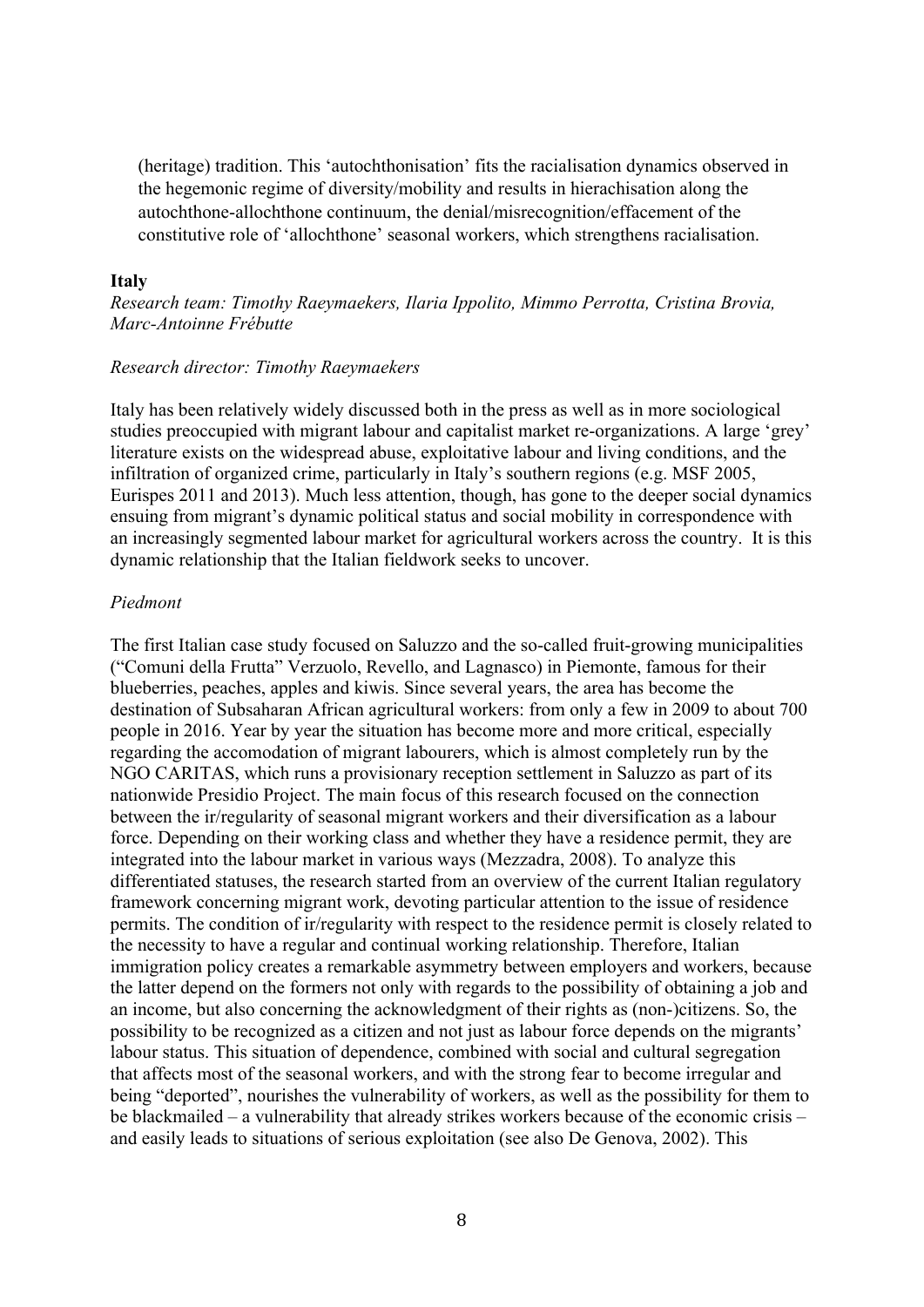precariousness does not concern only undocumented migrants, but it affects also all those who do have a residence permit, but are likely to lose it because of the dissolution of their work contracts – which leads them to return to the circuit of irregularity. They are illegalized (Bauder, 2013) owing to a migration politics based on precariousness rather than on protection. Nonetheless, a diversification can be observed: besides "stable" workers, who have been present on the territory for more time with residence permits for employment reasons, we can find that workers who are beneficiaries of international protection or humanitarian protection are present in large numbers. Furthermore, since 2016 in Saluzzo's area many asylum seekers have been present, waiting for the evaluation of the international protection application and/ or its outcome at the concerned territorial Commission. This process lasts about two years on average. But many of them already received a denial for their application, so they have already become irregulars or maybe have appealed and are waiting for the outcome. The informal interviews conducted with precarious migrant labourers brought out a confusing and rather new situation as regards their stay in reception centers, besides a remarkable vulnerable condition<sup>1</sup>. Asylum seekers try to protract the stay in the reception centers in various ways in order to have their rights acknowledged, negotiating constantly their conditions while living in a constant state of (legal and social) uncertainty. Within this increasing 'refugeeization' of the agriculture workforce (Dines and Rigo 2015), the reearch considered an increasing precarization of migrant workers. On the one hand, the analysis further deconstructs the dividing line between so-called political and economic migrants, which has become problematic because of this rising precarity. On the other hand though, this distinction remains sharp from a legal and a political point of view. The social exclusion and marginali circumstances these migrant workers experience nourish a kind of informal economy and forms of serious labour exploitation. Besides, this situation decreases the possibility to create a cohesive workers movement that could put pressure on different levels: unlike who has a residence permit for employment reasons, the beneficiaries of international protection don't need to demonstrate an income to renew the permit, increasing in this way the possibility of the farms to cut the cost of manpower using a large number of migrant workers with no guardianship.

#### *Basilicata*

 

In Southern Italy, our analysis concentrated on the Northern tip of Basilicata. In the alto piano of the Murgia bordering Puglia, between Lavello and Palazzo San Gervasio, every year between July and September, more or less 900 migrant labourers are employed during the tomato-picking season by local enterprises through a system of gang-masters. The regional government's response to this phenomenon has been mixed, involving long-term indifference followed by forced re-settlement and repression of 'clandestine occupations' more recently. A hybrid Task Force currently tries to officialize employment by imposing subscription lists to labourers who are relocated from various temporary settlements ('ghettos') to official host centres. For the next two years, our research will concentrate on labour-capital relations in this volatile institutional context by focusing on the following specific aspects:

<sup>&</sup>lt;sup>1</sup> The field research in Piedmont produced interviews with more or less 100 day laborers coming from Mali, Burkina Faso, Ivory Cost, Senegal, Guinea, Guinea Bissau. They are mostly young men ( 20 – 30 years old) and living in the Caritas camp of Saluzzo.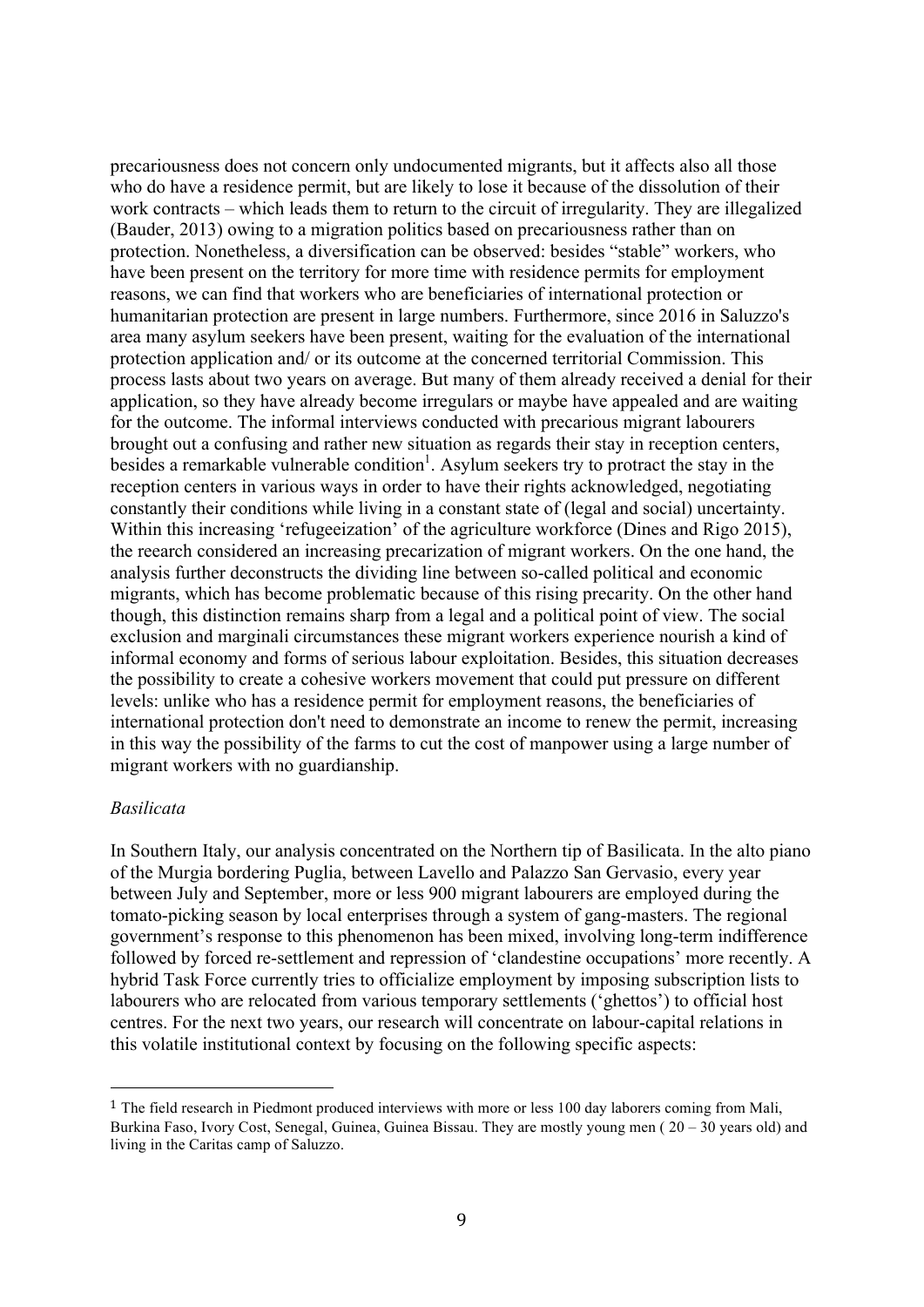- Analysis of the local geography of production, including labour organization and labourcapital relations (caporalato system) and their territorial implications (production clusters);
- Analysis and follow-up of institutional responses (government and third sector, e.g. regional Task Force) and their impact on the local geography of production;
- Analysis of migrant agency, including employment histories, political status and political mobilization.

Our research method involved a combination of semi-structured interviews with key institutional stakeholders (e.g. regional Task Force, mayors and councillors of the interested municipalities, inspecting and policing bodies; Caritas, Red Cross, labour unions and other third sector organizations involved in the protection of migrant labourers) and local agricultural enterprises (amongst others through their sectorial representation), and a two-fold participant observation with a trusted group of migrant day labourers.

Based on these two case studies, we observed the following trends:

1/ *refugeeization*: because of the rising number of asylum seekers and refugees in the agricultural workforce, we decided to examine more deeply the relationship between the Italian asylum system and labour exploitation, and the effects recent legislative changes regarding protection are having on the lives of migrant workers. Though it is premature to jump to conclusions, we observed indeed a high incidence of so-called 'informal' labour among refugees with temporal humanitarian status – and who find themselves in a widening limbo – or grey zone – between temporary international protection and economic precarity.

2/ *ghettoization*: given the radical changes in housing conditions for mobile workers in both regions in 2017 (relinquishing and even destruction of temporary accommodation by regional authorities), we decided to adopt a more systemic approach, focusing more attentively on the relation between migrants' precarious housing situation, their precarious legal status, and their isolation from access to social services. Taking the analysis away from a purely legal framework towards a more systematic overview of the institutional mechanisms that continue to reproduce migrant workers' precarity proved to be fruitful strategy to unveil some of the less formal aspects of labour mediation, which persist despite the intensive legislative reform in Italy since the 'anti-caporale' measures of the last 5 years.

# **Switzerland**

*Research team: Sarah Schilliger, Tina Bopp, Simon Affolter, Nils Wyssmann and Meret Barfuss*

# *Research director: Sarah Schilliger*

Horticulture in Switzerland faces profound structural changes due to agrarian reforms that shifted the mode of production to a more competitive and multifunctional agriculture. As a consequence, in the last decade the number of farms declined and the size of the remaining farms increased. The majority of people working in Swiss horticulture are still family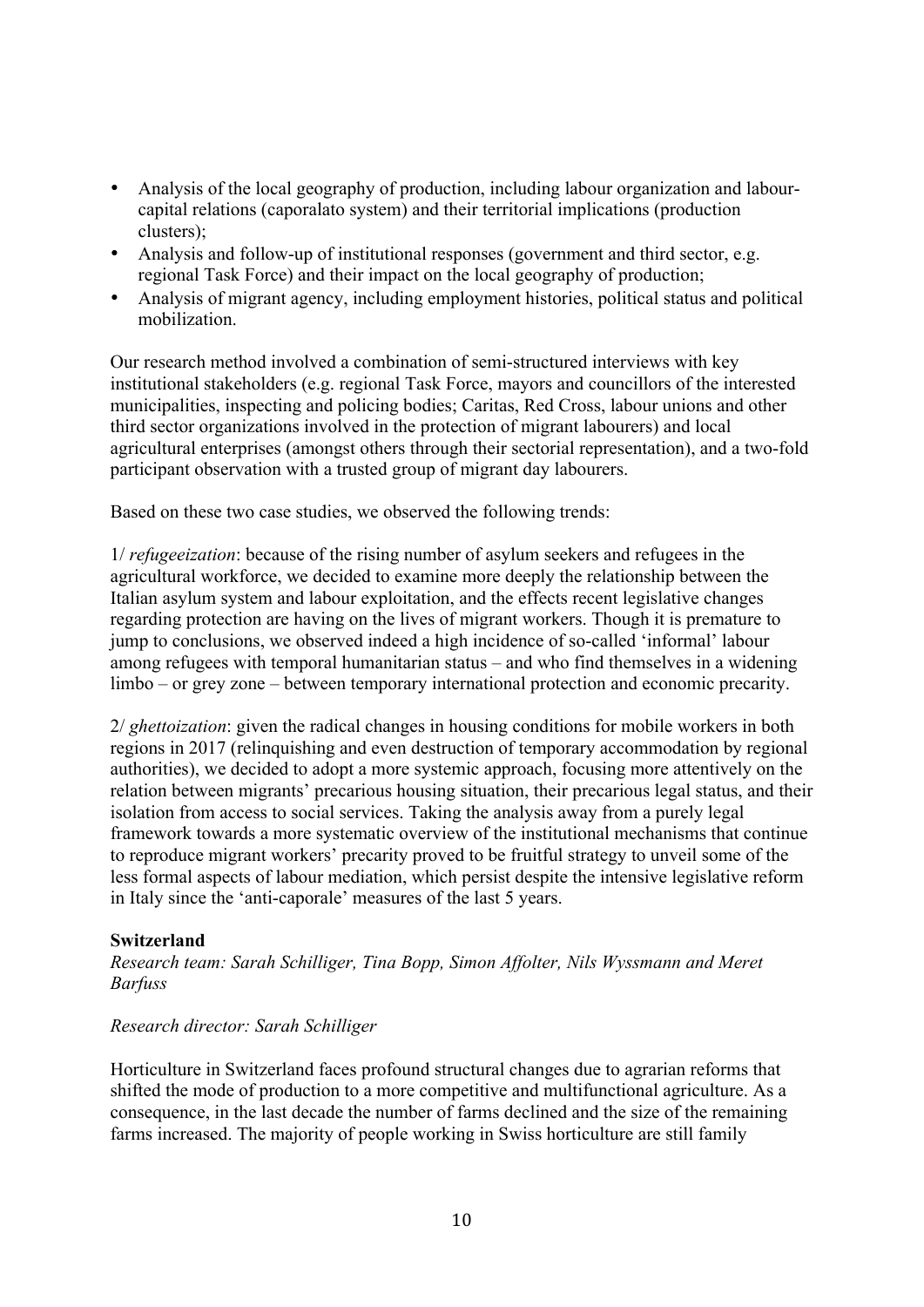members, but non-family labour gradually became more important. Especially during the harvest season additional and flexible low-cost labour is needed. The recruitment of this labour force is organized both via institutional and informal channels and shows a great variety with respect to the origin of the workers and their juridical status. While seasonal labourers from within the European Union (especially from Poland and Portugal) are recruited through informal networks and through an employer-led agency ('Agrimpuls'), agronomy students ('stagaires') from countries outside of the EU (esp. Moldavia) are legally employed for a maximum of 18 month (institutionalized in the 'Stagaires-Agreement') and asylum seekers living in camps are employed through state-led working programmes. Beyond that, *sans-papiers*, mainly from South Eastern Europe (esp. Kosovo and former Yugoslavia) and rejected asylum seekers (mainly from African countries) belong to the working force employed in the Swiss horticulture sector as well. Due to a stricter targeting of undeclared work (following new legislation against 'black labour' installed in 2008) and also due to institutional reforms in the aftermath of the national referendum against mass immigration in February 2014 a racialized recomposition of the migrant labour force is currently taking place in this sector.

The team decided to focus on the production of vegetables and fruits in the Swiss Midlands. Our research team explored the function and effects of racialization in the production process and the way the racialized labour market is institutionally produced through different state and employer-led recruitment systems in the context of current dynamics of migration politics. In turn, the research specifically associated these institutional developments to ongoing transformations of the agricultural sector, taking into account the increasingly industrialized modes of production in horticulture, the diversification of commodity chains for agricultural products and the centralization of retailers (mainly by Coop and Migros).

These aspects have been adressed by focusing on the following elements:

- Social networks and formal/informal labour intermediaries that serve to channel labour both in Switzerland and in some selected countries of origin (Moldavia, Poland) as well as the role regulatory authorities and non-state actors play in these filtering processes
- Racialization and informalization of the labour market and increasing competition between different groups within the labour force from the perspective of migrant labourers and with respect to their actual working conditions
- Interrelation of different agricultural production regimes (e.g. conventional versus organic production) and the respective working conditions, alternative production regimes of cooperatives and producer/consumer-networks supporting a socially sustainable agriculture.

The Swiss research methods involve a combination of semi-structured interviews with key institutional stakeholders (particularly cantonal inspection bodies, recruitment and placement agencies, farmers organizations like the Swiss Farmers Association and Uniterre, professors of a training school for agriculture in Zurich) and extended ethnographic research on selected farms together with migrant workers (i.a. cherry and strawberry in Basel-Land, vegetables in the Bernese Seeland) – wherever possible with us as researchers being directly involved in the actual work process in order to get deeper insights into migrants' working and living realities.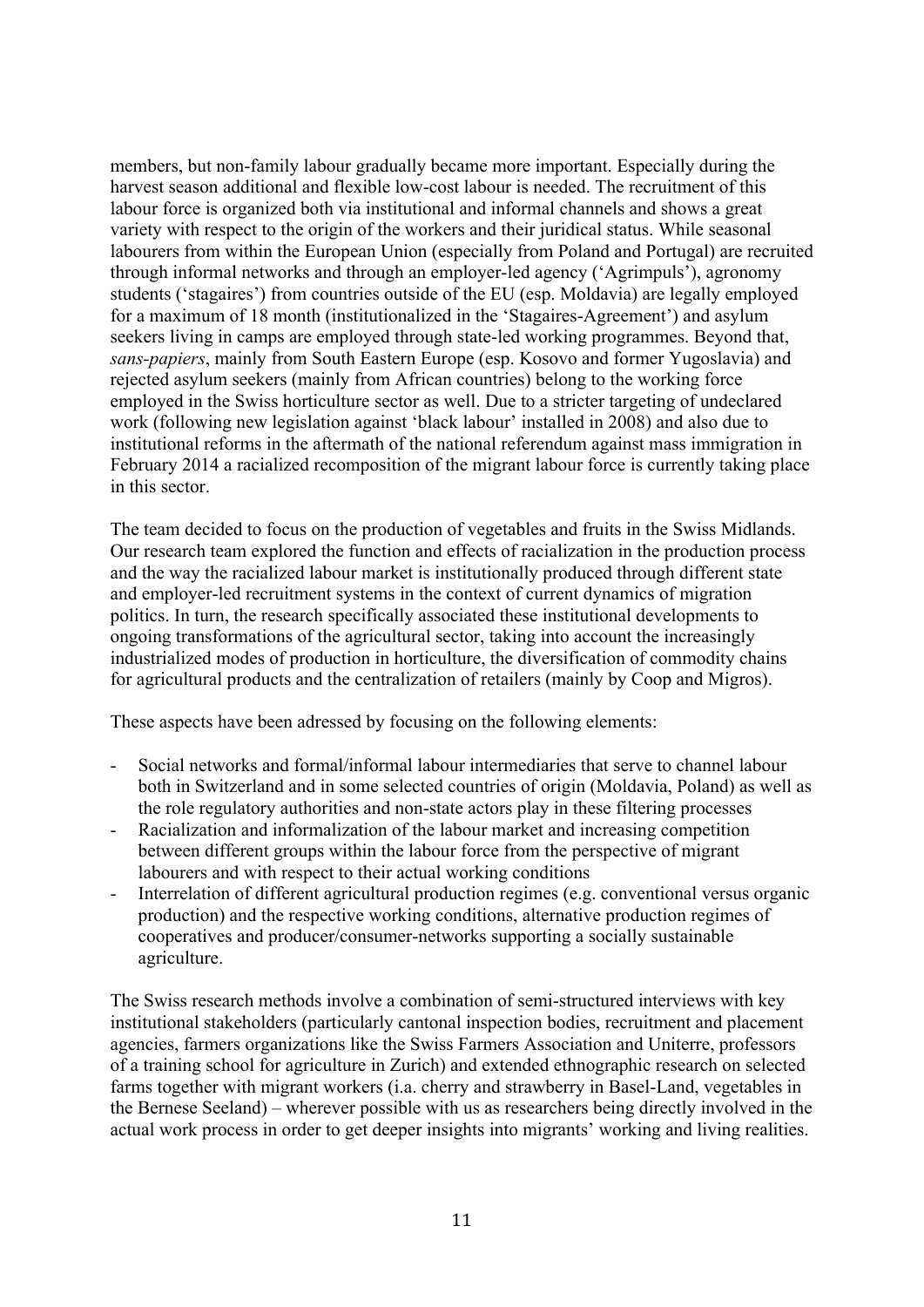The contact to migrant workers has been initiated through collaborators from NGOs and through existing contacts to the Polish community. Beyond that, one researcher (Tina Bopp, who grew up in Moldavia) explored the transnational recruitment networks through field trips to Moldavia and Poland.

Based on this approach, the Swiss research produced the following results.

1. *Differential inclusion, precarity and social isolation*. Different from our case studies in Italy, we cannot observe for Switzerland an ongoing 'refugeeization' of the workforce. Despite governmental initiatives like the pilot project "Refugees as workforce in agriculture" which started in May 2015 and was launched by the Swiss Secretariat for Migration and the Swiss Farmers Association, there is only a slightly increased number of refugees employed in agriculture. The official authorities still praise the pilot project, but in fact they hardly find neither farmers nor migrant workers who want to be part of this project. The farmers prefer to recruit seasonal workers from Eastern Europe (mainly Poland and Romania) and Portugal with whom they have a long tradition of collaboration. The number of undocumented migrants from Non-EU countries has declined in the Swiss Midlands since the introduction of the 'Federal Act on Illegal Employment' in 2008. Nevertheless, there still exists forms of semi-compliant labor (i.e. short-term labor without announcement at the cantonal labor office). Legal status does not inevitably lessen workers vulnerability to exploitation and deportability. The disciplining of the labour force, which is usually explained partly through their deportability (de Genova 2002) extends towards documented migrants as well. A central importance should be given here to the employers who discipline their workers through the threat of deportation. As a result, temporary migrant workers in Swiss agriculture constantly have to prove themselves to be a ,good/strong/healthy worker' in order to get a contract in the subsequent season and not to be denied the opportunity to return to work in Switzerland in the future (and potentially to take family members with them who are employed at the same farm).

2. On the farms, we nonetheless observed a growing *hierarchization and rivalry* between different migrant groups, with refugees having a very low status, while migrants from Portugal often having supervising positions. While there exist social networks within the Portuguese communities in the villages where we did our field work, this is not the case for most of the migrant workers from Eastern Europe and Non-EU countries. Our analysis of selected trajectories of migrant workers shows a strong tendency to social isolation. Concerning the situation of refugees: While the authorities especially expected an improvement of the social integration of refugees into the labor market and into swiss society in general, the project seems – at least from the perspective of the refugees – to fail. Our research shows that the refugees experience hard conditions of work and life: long working hours, marginal leisure time for having a social life beside work and as a result social isolation. This is also the reality of many migrant workers from Eastern European countries. Despite their annual return to the same village/farm, they hardly establish social networks in Switzerland, can't improve their language skills and often suffer from loneliness. The main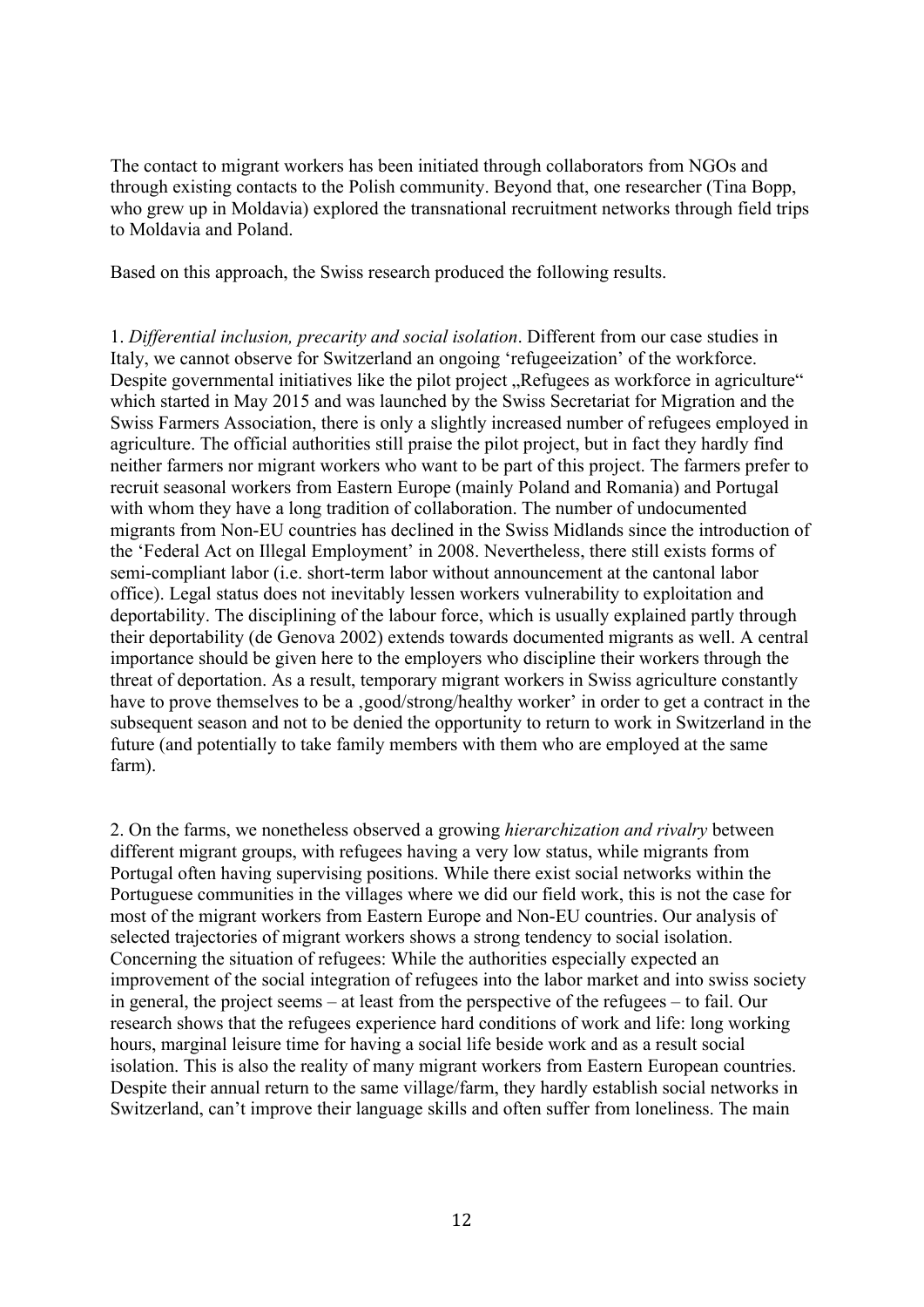reasons for this social isolation are the very long working hours, the remoteness of the farms and the hard physical work which leads to a fatigue and missing power for leisure activities.

### **Concluding insights**

Based on this in-depth research in the various case sites, we raise the following preliminary conclusions.

#### *a) on labour mediation*

The specific focus on labour intermediation we adopted in this project helps to untangle some of the intricate dynamics involved in the *reproduction* of labour. We refer to such phenomenon as the process of separating the gains from labour *power* from the cost of producing a steady and flexible labour *force* (Burawoy 1976). The role of labour brokers, for instance, has been said to facilitate externalizing the costs of this reproduction, while internalizing the gains from their labour power (Lindquist et al. 2012). Labour brokers particularly assure a maximum extraction of labour power while often imposing the 'social' charge of its reproduction onto the labourers, their families and communities at home. While partly building on this analysis, we also think the phenomenon of brokerage needs to be deconstructed and complexified further, in social (i.e. who is involved and how) and legal (what dispositions and devices are applied) but also in cultural terms (i.e. how is difference culturally and discursively constructed and reproduced). First, questions need to be answered about the different, legal devices that are associated with bordering migrant labour from the 'national' workforce, which typically fulfil the role of 'selectively excluding' and 'differentially including' migrant workers within national labour markets (Mezzadra and Neilson 2013). This raises the question where to draw the line between such 'legal' and supposedly more 'informal' (or 'illegal') brokerage operations. Secondly, with respect to absorbing the gains from migrants' labour power, brokers typically fulfil the role of 'embedding' (trans)national labour markets within the social domain of families and extended social networks, while at the same time they also harden socio-cultural boundaries. This makes one wonder where the social (or the political) begins and market dynamics end. Especially in a situation where migrant infrastructures include multiple logistics (including the flexible recruitment of labourers, the organization of – temporary or permanent – labour accommodation; and, often also, multiple institutional negotiations), it makes little sense to centre our analysis exclusively around one key figure (of the 'broker', or the 'bureaucrat', or the 'entrepreneur'). But we need to find out more about the different, intersecting devices (dispositifs, technologies, infrastructures) that continue to fulfil the crucial role of extracting the migrants' labour *power*, while at the same time externalizing the reproduction of a renewable labour *force*.

### *b) on differentiating and subjectivating labour*

For these reasons, we have decided to focus on two set of dynamics that highlight the bridging and separating functions of labour mediation.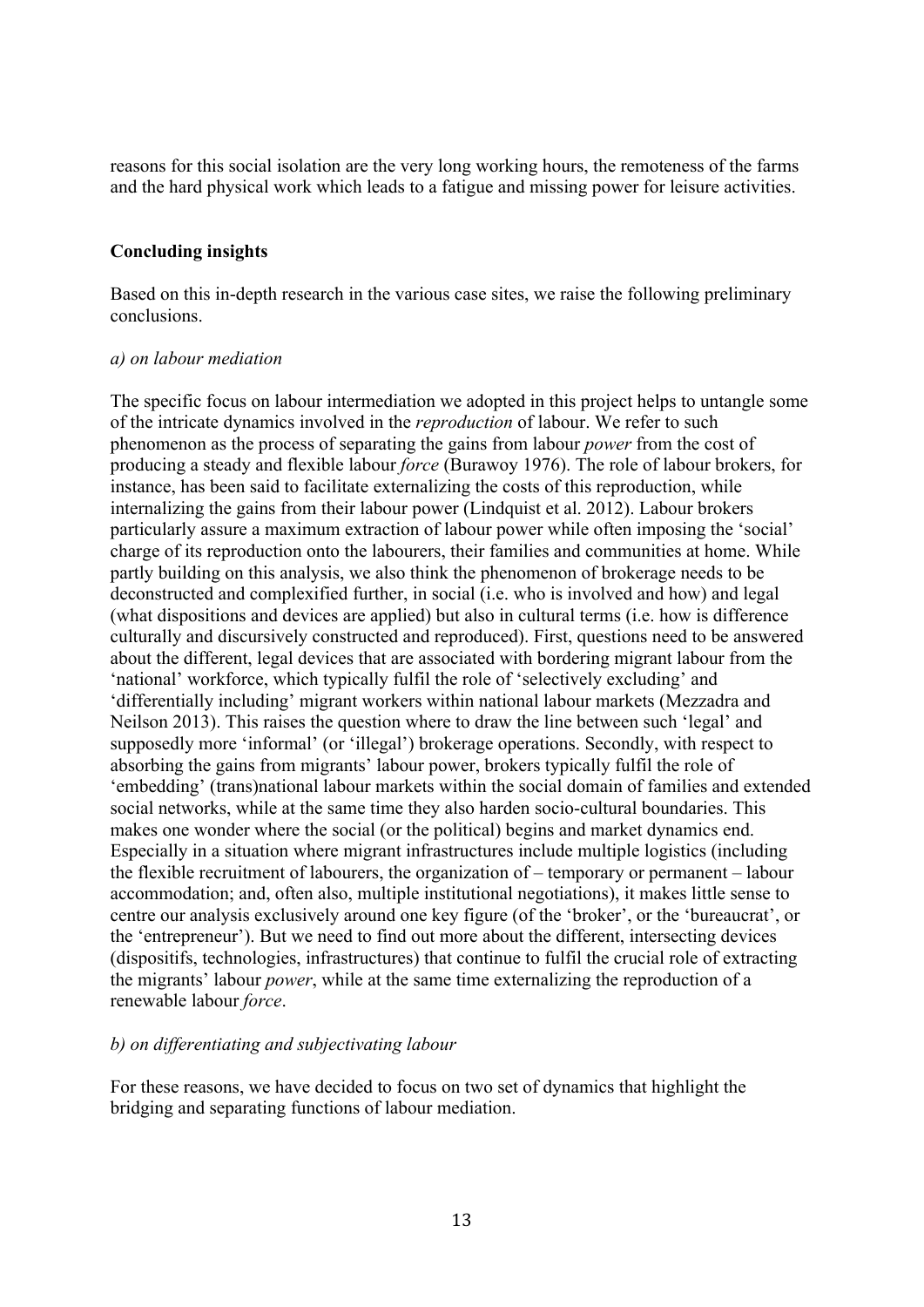First, we look at the dynamics of *differentiating* labour, among workers themselves, but also, between their capacity to produce and to reproduce labour. On the one hand, this analysis directs attention to the enforcing institutions (Burawoy 1976), which, often forcefully, separate migrant workers from the society for which they are invited to produce. On the other hand, attention needs to be placed also on the cultural repertoires that perform this segregation process. As Tsing (2009) writes, culture remains central to migration infrastructure in general, and to the production of channels that allow for the circulation of migrant labour. Secondly, we analyze the **subjectivation** of migrant labour, i.e. the how multiple boundaries erected to separate labourers from their productive power are also multiplying different "subject positions" (De Genova et al. 2014: 3). The concrete question we want to address here is how the ongoing delocalization of territorial borders is also transforming workers' subjectivities, for instance in the way they navigate and negotiate different residence statuses, work permits and social rights.

Some of the more concrete questions we address in these two domains are the following ones:

*How is migrant employment il|legalized and in|formalized* in European labour markets, and how does this process influence migrant labourers' subject positions? This question includes, first of all, an analytical distinction between different forms of 'illegality' and 'informality', which are both tied to the juridical status and to the economic working conditions of labouring migrants – or what Walters (2008) calls the 'micro-politics of informality and illegality. Indeed such forms should not be considered as passive conditions but they are an active dimension of migrant trajectories (Samers 2004, Wright and McKay 2007, Ruhs and Anderson 2010).

*How do dynamics of 'race' and 'culture' intermingle with mobile border deployments and capitalist restructuring in the domain of European agri-food production?* This question addresses a rising concern within current postcolonial scholarship with the so-called 'whitening' (nativisation, domestication, heritagisation) of European agri-food products against the increasing 'blackening' (colouring) of migrant labourers (Mezzadra and Rahola 2006). It also points to the "intra-European hierarchy of cultures" (Böröcz 2006:132), analysing the coloniality of power (Quijano 2000) within Europe.

Rather than sticking to a single colour line, the contributions in this volume adopt an intersectional perspective that takes account of the interconnecting dynamics of race, gender and class in this specific domain (Kearney 2004, Piper 2007, Hillmann and Wastl-Walter 2011).

The comparative outlook of this project helps to understand the intricate dynamics of labour intermediation in so-called 'seasonal' agri-food production on the European continent. Purposively taking examples from apparently quite disparate cases, they aim at revealing convergences in the way such intermediation practices materialize into certain institutional, cultural and spatial 'effects'. While these contributions certainly help to overcome the analytical dichotomy between supposedly fluid mobility and fixed infrastructures of migration, they also add more flesh to the debate on migrant labour and subject positions. Rather than following a priori categorisations of legality & illegality, formality and informality, forced & free labour, our project prefers to examine such categories as dynamic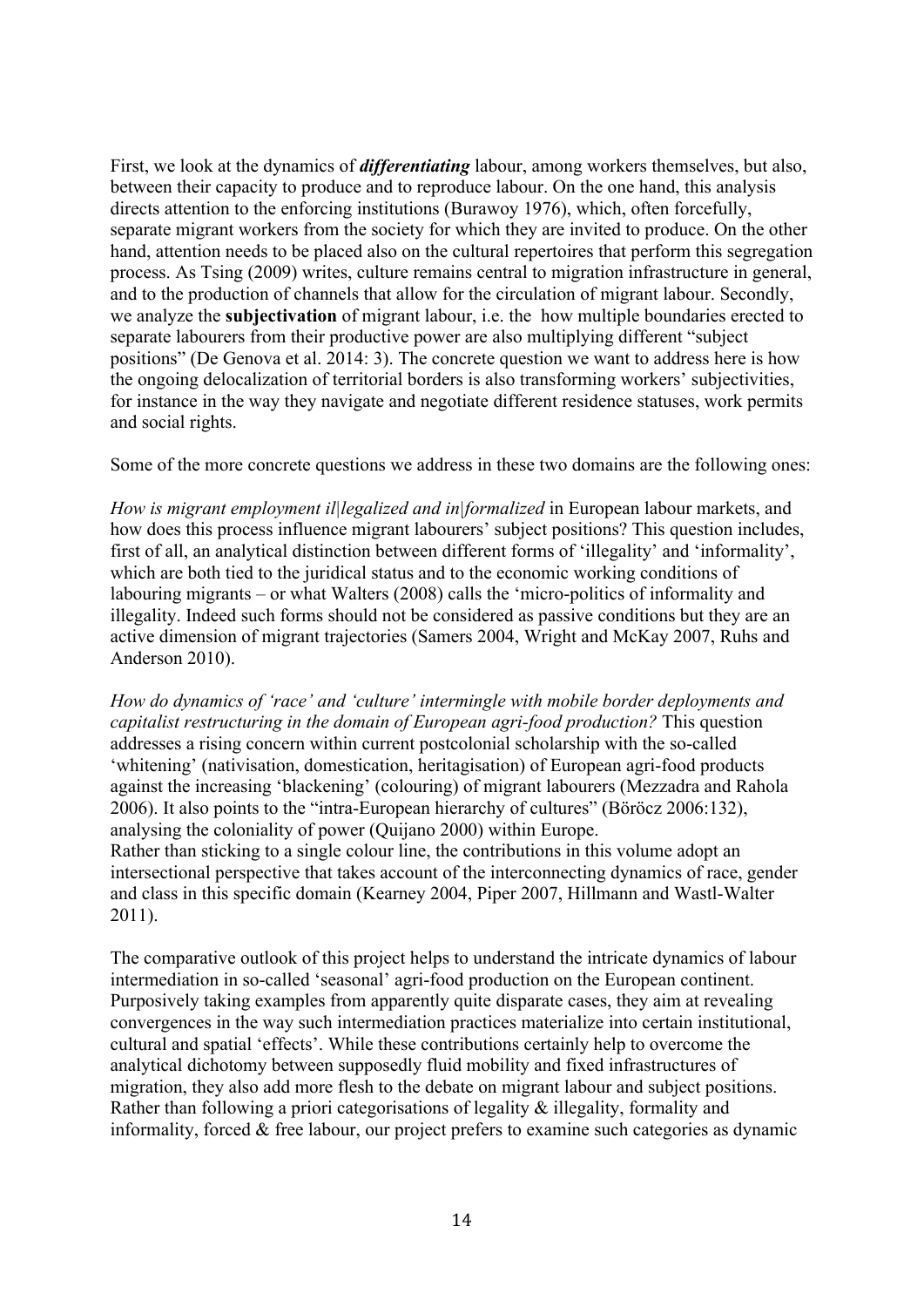conditions that are governed in complex ways through different processes of differentiation and multiplication. Our method, which is interdisciplinary (the team consists of sociologists, anthropologists and geographers), aims to further the kind of multiscalar but place-sensitive engagement on which current critical scholarship in this domain is founded (Tsianos and Karakayali 2010, De Genova 2013, Mezzadra and Neilson 2013, Xiang 2013). At the same time, it tests new grounds for the collaboration between such scholarship, activism and the performative arts that have been at the centre of this two-year research project. This tight collaboration have made us aware both of the performative aspects of our research as well as our own positionality in the field (see also Haraway 1988, Pratt 2000), and, as such, open the road for new explorations.

The team thanks SNIS (The Swiss Network for International Studies) as well as all its partners for making this contribution possible.

### **Bibliography**

Anderson, B. and Ruhs, M. (2010) Researching illegality in the migrant labour market, in: *Population, Space and Place*, 16/3, pp. 175-79.

Andrijasevic, R. and Sacchetto, D. (2015) Against the day: Migrant Workers and New Forms of Exploitation: Europe and Beyond, in: South Atlantic Quarterly, 114: 1 (January)

Auvillain, M. and Liberti, S. (2013) The dark side of the Italian tomato, Al Jazeera, 2014.

Berg, B. (2011) Qualitative Research Methods for the Social Sciences, Long Beach: California State University  $(8<sup>th</sup>$  edition).

Böröcz, József (2006): Goodness Is Elsewhere: The Rule of European Difference. In Comparative Studies in Society and History 48, no. 1, pp. 110–138.

Boutang, Y.M. (1998) De l**'**esclavage au salariat: E**´** conomie historique du salariat bride**´**, Paris: Puf,

Burawoy, Michael. 1976. "The functions and reproduction of migrant labor: Comparative material from Southern Africa and the United States." *American Journal of Sociology* 81(5):1050-87.

Burawoy, M. (Ed) (2000): *Global ethnography : forces, connections, and imaginations in a postmodern world*. Berkeley: University of California Press.

Chauvin, S. and Mascarenas, B. (2012) Beyond Informal Citizenship: The New Moral Economy of Migrant Illegality, in: International Political Sociology, **6**, pp. 241–259.

Clark, N. (2013) Detecting and tackling forced labour in Europe, York: Joseph Rowntree Foundation.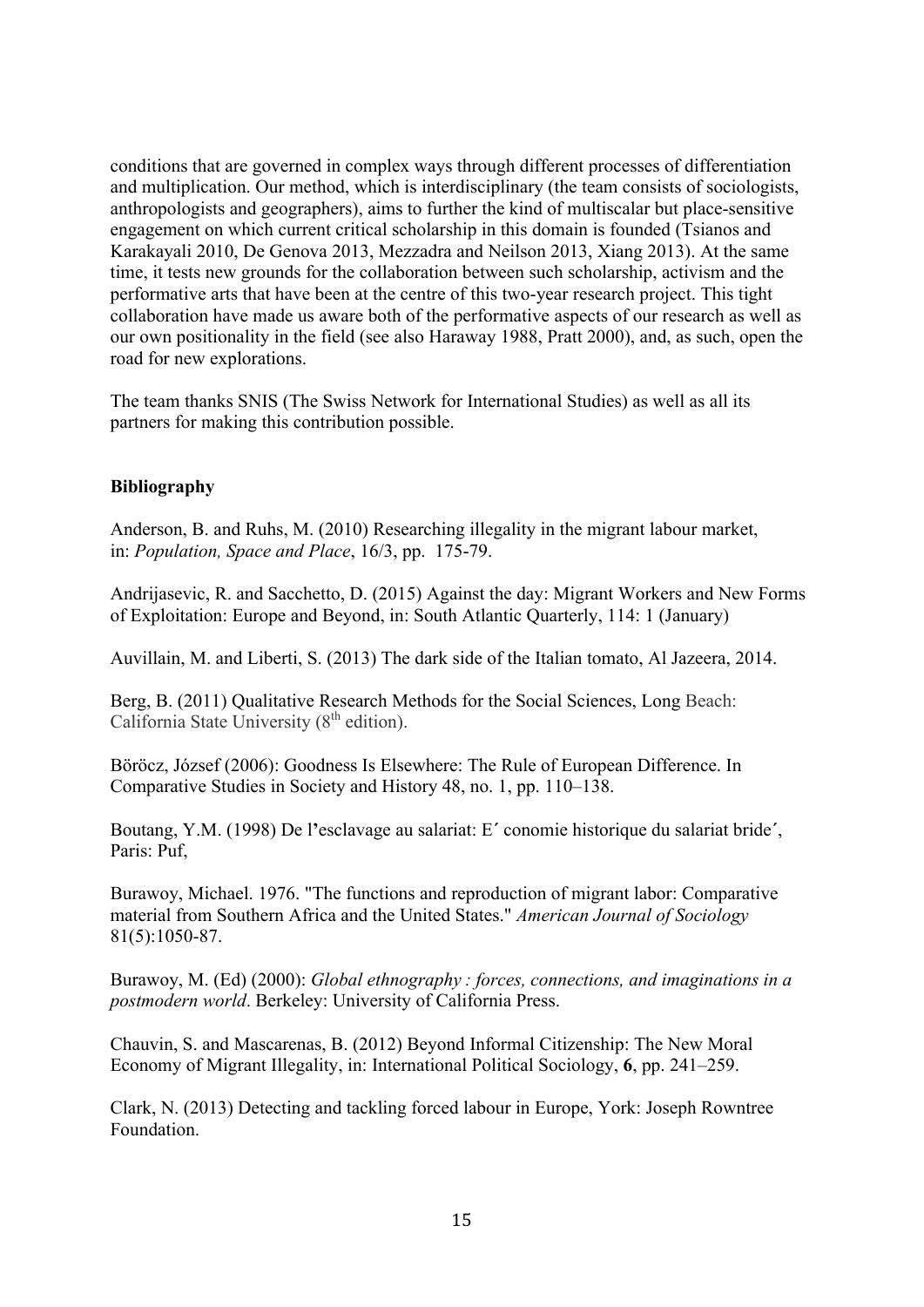Corrado, Alessandra/de Castro, Carlos/Perrotta, Domenico (2017): Migration and Agriculture. Mobility and change in the Mediterranean area. Routledge.

De Genova, N. (2013): Spectacles of migrant 'illegality': the scene of exclusion, the obscene of inclusion. In: *Ethnic and Racial Studies* 36 (7): 1180–98.

De Genova, N., Mezzadra, S. & Pickles, J. 2014. New keywords: Migration and Borders, in: *Cultural Studies,* 29**,** 1-33.

Duflot, J. (2011): Orangen fallen nicht vom Himmel. Der Sklavenaufstand in Rosarno, Basel: EBF/CEDRI.

EURISPES 2011/2013 Agromafia: la filiera della criminalità in tavola, Roma: Eurispes.

EUROSTAT (2013) Trafficking in human beings, Luxemburg: Euroean Union.

Forum civique européen (2002): Le goût amer de nos fruits et légumes. L'exploitation des migrants dans l'agriculture en Europe. Limans/Bâle

Gertel, J. and S.R. Sippel (ed.) (2014): Seasonal Workers in Mediterranean Agriculture: The Social Cost of Eating Fresh. London: Routledge.

Hazard, B. (2007) Les ghettos de «l'Or rouge» (Burkina Faso – Italie). Trajectoire historique et recomposition des réseaux migratoires burkinabé dans la région des Pouilles.

Haraway, D. (1988) Situated Knowledges: The Science Question in Feminism and the Privilege of Partial Perspective, in: *Feminist Studies*, 13/3 (Autumn), pp. 575-599. Hillmann, F. and Wastl-Walter, D. (2011) Geschlechtsspezifische Geographien der Migration, in: Berichte zur deutschen Landeskunde, 85/1, pp. 5-23.

Isin, Engin F. and Nielsen, Greg M. (eds.) (2008): Acts of Citizenship. Palgrave Macmillan

Kearney, M. (2004): The Classifying and Value-Filtering Missions of Borders. In: *Anthropological Theory* 4 (2): 131–56.

Lister, R., F. Williams, A. Anttonen, J. Bussemaker, J. Heinen, A. Gavanas, S. Johansson, A. Leira, U. Gerhard, and C. Tobio (2007): Gendering citizenship in Western Europe. New challengs for citizenship research in a cross-national context. Bristol: Policy Press

Loose, Maxime, and Miet Lamberts (2010) De tewerkstelling van allochtonen in de landen tuinbouw: Een kwantitatieve en kwalitatieve beschrijving van de huidige situatie. Brussel: Departement Landbouw en Visserij: Afdeling Monitoring en Studie.

Lucht, Hans (2012) Darkness before daybreak : African migrants living on the margins in southern Italy today. Berkeley and Los Angeles: University of California Press.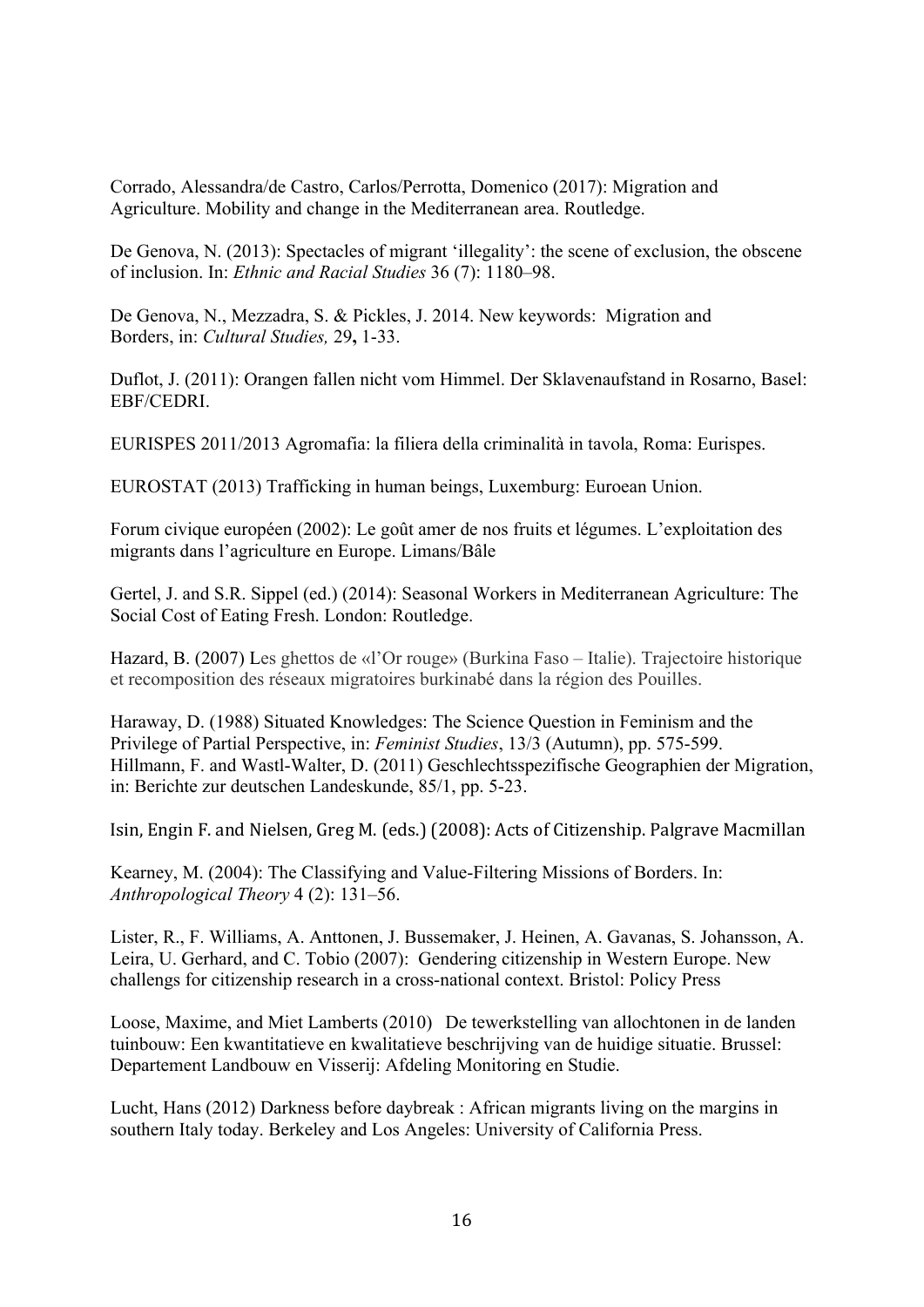Marchetti, Sabrina; Venturini, Alessandra (2014): Mothers and Grandmothers on the Move. Labour Mobility and the Household Strategies of Moldovan and Ukrainian Migrant Women in Italy. In International Migration 52 (5), pp. 111–126.

Marcus, G. (1995): Ethnography In Of the World System: The Emergence of Multi-Sited Ethnography. In: *Annual review of anthropology,* 24.

MacKenzie, D., Muniesa, F. and Siu, L. (2008) Do Economists Make Markets? On the Performativity of Economics, Princeton, Princeton University Press.

Massey, D. (2005) For space, London: Sage.

Mésini, B. (2014): The transnational recruitment of temporary Latino workers in European agriculture. In: Gertel, Jörg and Sarah Ruth Sippel (ed.): Seasonal Workers in Mediterranean Agriculture: The Social Cost of Eating Fresh. London: Routledge, 71-82.

Mezzadra, S. (2010) introduzione, in: W.E.B. Du Bois, Sulla linea del colore. Razza e democrazia negli Stati Uniti e nel mondo, a cura, Bologna: Il Mulino.

Mezzadra, S. and B. Neilson (2013): Border as Method, Or, the Multiplication of Labor. Durham: Duke University Press Books.

Mezzadra, S. and Rahola, F. (2006) The Postcolonial Condition: A Few Notes on the Quality of Historical Time in the Global Present, in: Postcolonial Text, Vol 2, No 1 [available online at http://postcolonial.org/index.php/pct/article/view/393/819]

Medecins sans frontiers (2005) the fruits of hypocrisy, Brussels, 2005.

Morice, A. and B. Michalon (2009): Les migrants dans l'agriculture: vers une crise de maind'oeuvre ? In: *Etudes rurales*, 182 (2): 9–28.

Quijano, Aníbal (2000): Coloniality of Power and Eurocentrism in Latin America. In International Sociology 15 (2), pp. 215–232.

Perrotta, D. (2015): Agricultural Day Laborers in Southern Italy: Forms of Mobility and Resistance. *In: South Atlantic Quarterly* 114 (1): 195–203.

Papadopoulos, D. and Tsianos, V.S. (2013) After citizenship: autonomy of migration, organisational ontology and mobile commons, in: Citizenship Studies, 17:2, pp. 178-196.

Piper, N. (Ed) (2007) : New Perspectives on Gender and Migration : Livelihoods, Rights and Entitlements. London : Routledge.